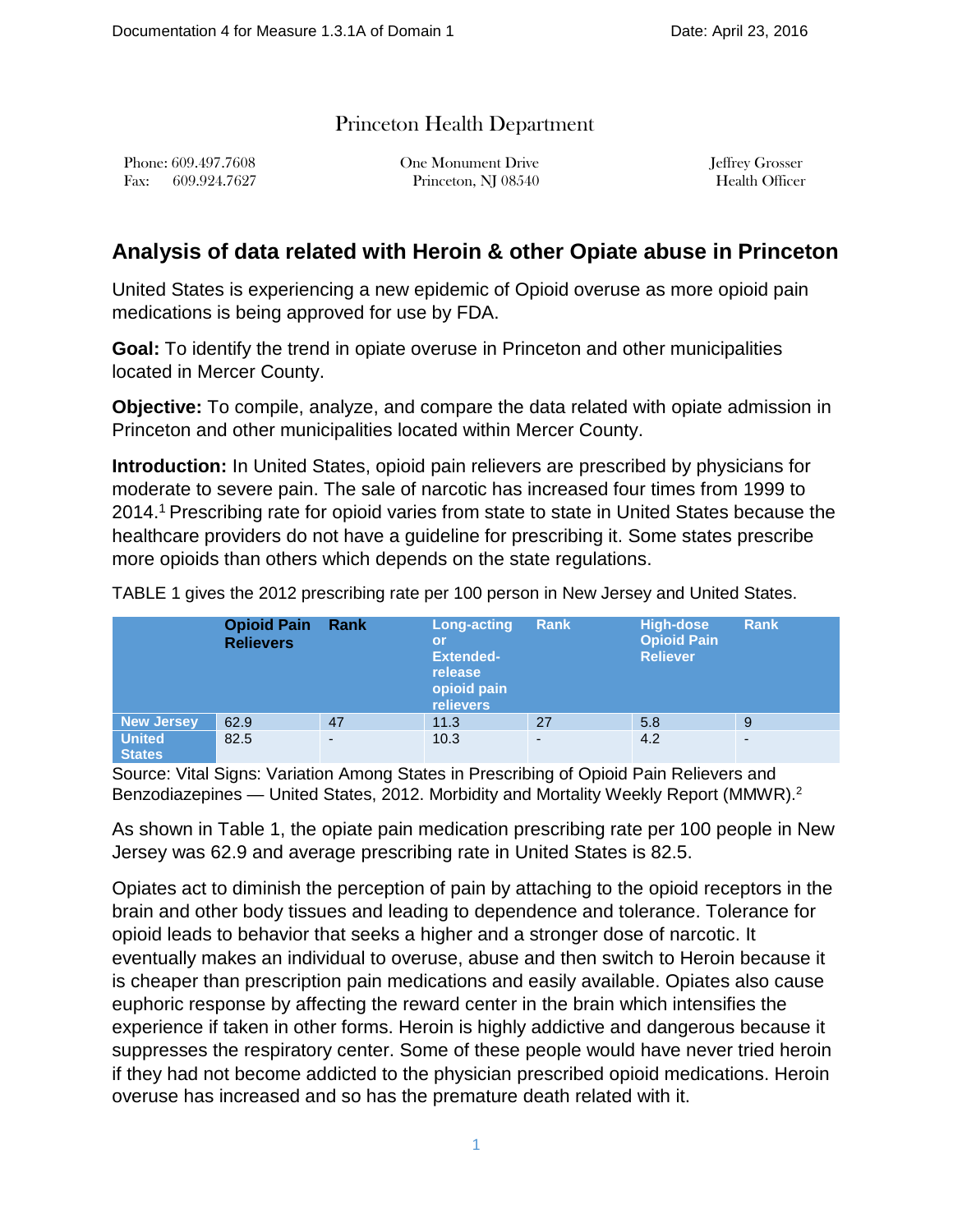There have been 5,217 number of heroin related deaths in New Jersey since 2004.<sup>3.</sup> Heroin related death rate per 100, 000 people in New Jersey is 8.3, which is 3 times more than the national average.<sup>3</sup>There have been 184,038 people admitted to substance abuse treatment facilities for heroin and opioid abuse since 2010.<sup>3</sup>

In New Jersey, an Opioid Antidote and Overdose Prevention Act was passed to protect the healthcare professionals from civil and criminal liability for prescribing and dispensing naloxone, the antidote for opiate overdose and to provide immunity from civil and criminal liability for people who administer it in order to save life. Affordable Care Act also has provisions to provide coverage for substance abuse treatment and rehabilitation.

**Method and Source of Data:** Table 2 contains data for the number of substance abuse treatment admissions for Mercer County residents by primary drug from 2010 to 2014. This data was obtained from New Jersey Substance Monitoring System (NJ-SAMS). Percentage of each drug used was calculated from the total number of admissions and a bar-graph plotted with the help of Microsoft Excel to compare the primary drug causing the maximum admissions. Table 2 shows that admission for treatment in Mercer County is highest for heroin and other opioids. The percentage increased from 41% in 2010 to 44% in 2012 and then a slight decrease was observed in 2013 and 2014.

| Year | <b>Alcohol</b>   | <b>Heroin &amp; Other</b><br><b>Opiates</b> | <b>Cocaine</b> | <b>Marijuana</b> | <b>Other Drug</b> | <b>Total</b> |
|------|------------------|---------------------------------------------|----------------|------------------|-------------------|--------------|
| 2010 | 24,556<br>(34%)  | 29,080 (41%)                                | 4, 784 (7%)    | 11,255 (16%)     | 2,199 (3%)        | 71,874       |
| 2011 | 23,669<br>(32%)  | 31, 127 (42%)                               | 4, 665 (6%)    | 12,072 (15%)     | 2,481 (3%)        | 74,014       |
| 2012 | 23, 156<br>(31%) | 33, 507 (44%)                               | 4,415(6)       | 12, 477<br>(16%) | 2, 312 (3%)       | 75, 867      |
| 2013 | 890 (30%)        | 993 (33%)                                   | 311 (11%)      | 718 (24%)        | 59 (2%)           | 2971         |
| 2014 | 580 (28%)        | 670 (32%)                                   | 239 (12%)      | 509 (25%)        | 63(3%)            | 2061         |

Table 2 gives the number and percentage of primary drug abused in the substance abuse treatment admissions for Mercer County residents<sup>4</sup>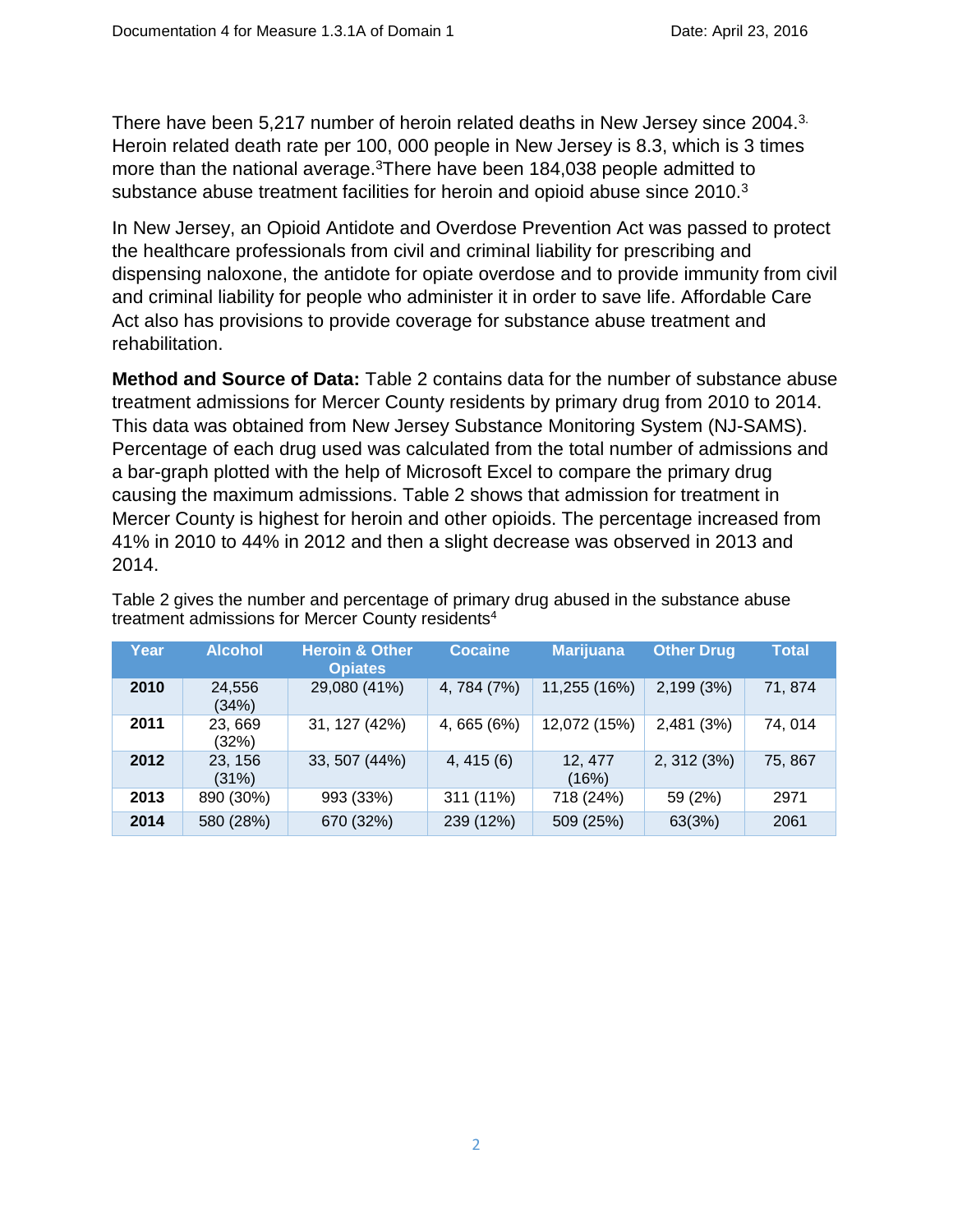

Figure 1. Gives the percentage of primary drug abused in the substance abuse treatment admissions for Mercer County residents.

Figure 1 is the bar-graph plotted to compare the primary drug being abused at the time of admission to a facility for substance abuse treatment. The graph shows that of the total admissions for substance abuse in Mercer County, 41% were admitted for heroin and other opiates overuse, 34% for alcohol abuse and 16% for marijuana addiction in 2010; 42% were admitted in 2011, 44% in 2012 and 33% in 2014 for opiate abuse.

The 2015 data for the number of Mercer County residents admitted for heroin and other opiate addiction was obtained from NJ.com. The data was then analyzed to calculate the rate per 1,000 people. The rate in Princeton was then compared with the rate of other municipalities located within Mercer County. Table 3 provides the number of admissions to treat Heroin and other opiate addiction in Princeton and other municipalities in Mercer County. The table also displays the calculated rate of admission per 1,000 people by municipality. The highest number and rate of admission for treatment of heroin and other opiate per 1,000 population is in Trenton in 2015. The admission rate per 1,000 people for Trenton is 2.9, for Ewing is 2.4 and for East Windsor it is 2.4. The rate in Princeton is .38 per 1,000 people.

Table 3 gives the number of Admissions due to Heroin & other Opiates addiction and the rate of admission for heroin & other opiates per 1, 000 people<sup>3</sup>.

| Year | <b>Mercer</b><br><b>County</b><br><b>Towns</b> | <b>Heroin</b><br><b>Admission</b> <sup>a</sup> | <b>Other Opiate</b><br><b>Admission</b> <sup>a</sup> | <b>Population</b> <sup>a</sup> | <b>Rate of</b><br><b>Heroin</b><br><b>Admission</b> | <b>Rate of</b><br><b>Other</b><br><b>Opioid</b><br><b>Admission</b> | Rate of<br>Heroin &<br><b>Other</b><br><b>Opioid</b><br><b>Admission</b> |
|------|------------------------------------------------|------------------------------------------------|------------------------------------------------------|--------------------------------|-----------------------------------------------------|---------------------------------------------------------------------|--------------------------------------------------------------------------|
| 2015 | Robbinsville                                   |                                                |                                                      | 13813                          | 0.07                                                | 0.072396                                                            | 0.15                                                                     |
| 2015 | Hamilton                                       | 9                                              |                                                      | 88648                          | 0.1                                                 | 0.011281                                                            | 0.11                                                                     |
| 2015 | Trenton                                        | 184                                            | 58                                                   | 84609                          | 2.17                                                | 0.685506                                                            | 2.9                                                                      |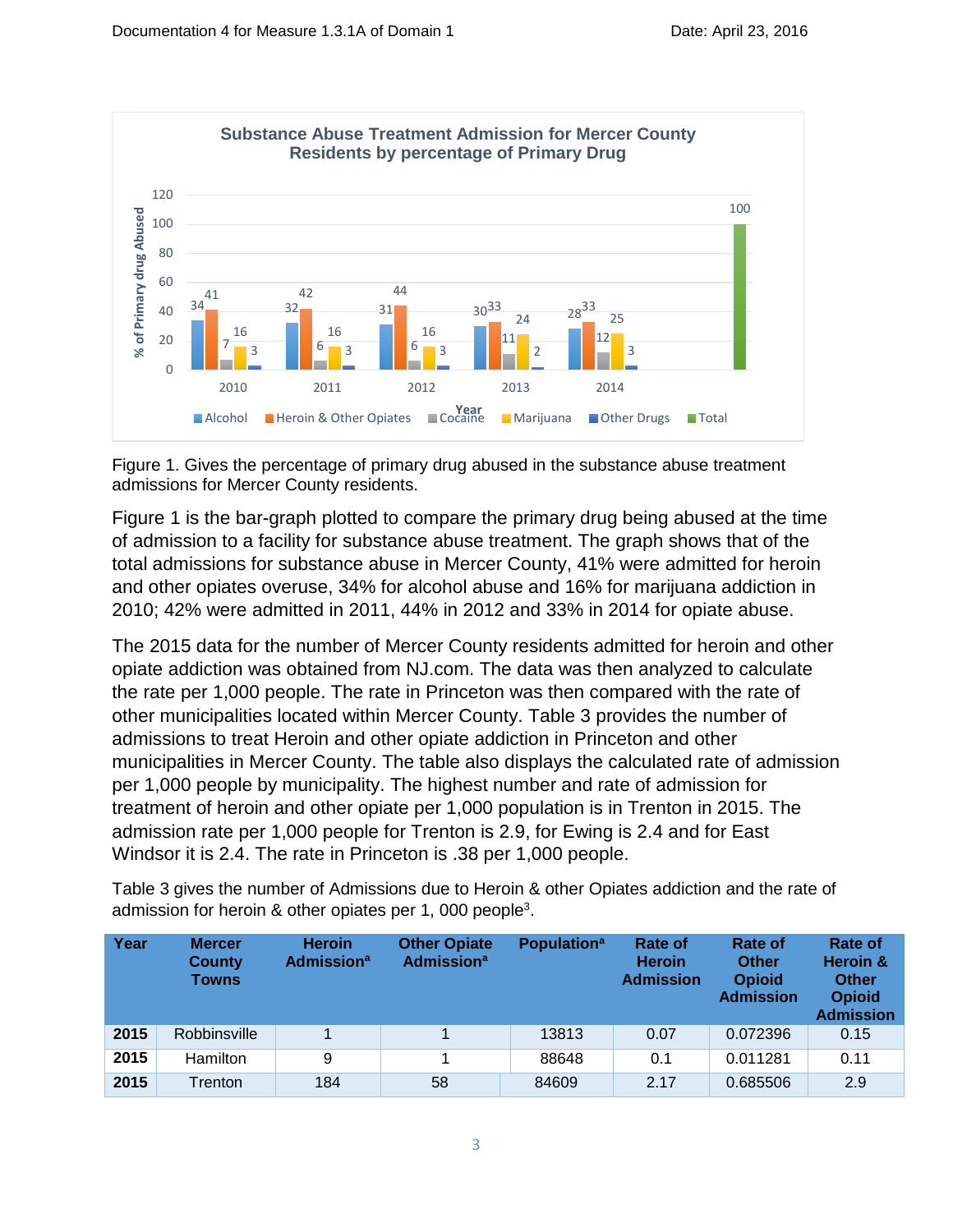| 2015 | West Windsor         |     | 0  | 27711  | 0.04 |          | 0.04 |
|------|----------------------|-----|----|--------|------|----------|------|
| 2015 | <b>Princeton</b>     | 6   | 5  | 28572  | 0.21 | 0.174997 | 0.38 |
| 2015 | Lawrence             |     | 3  | 33228  | 0.03 | 0.090285 | 0.12 |
| 2015 | Hopewell<br>Township | 15  | 2  | 18049  | 0.83 | 0.110809 | 0.94 |
| 2015 | East Windsor         | 28  | 9  | 27295  | 1.03 | 0.329731 | 1.4  |
| 2015 | Ewing                | 66  | 20 | 36125  | 1.8  | 0.553633 | 2.4  |
| 2015 | Total                | 311 | 99 | 358050 | 6.28 | 2.028638 | 8.44 |

Note:  $a$  is the data from NJ.com. Herointown, N.J.: The state's heroin crisis in 9 startling statistics.<sup>3</sup>

Figure 2 shows that the rate of admission for all types of opiate including heroin is highest in Trenton, followed by Ewing and East Windsor Township. 11 opiate and heroin admissions have been reported Princeton in 2015. The treatment admission rate for heroin & opiate abuse is not very high in Princeton but it is very high in neighboring townships. It will not take long before heroin overuse becomes a problem for Princeton. Effective and efficient steps and measures need to be taken to combat this rising rate of substance abuse.

Surveys were distributed online to residents via the Princeton Health Department website from March 22, 2016 to April 11, 2016 to collect primary data. The survey monkey had some questions on substance abuse. The purpose of these questions was to analyze primary data in order to understand what the people living in Princeton thought about substance abuse and how much information they had about opiate.



Figure 2 shows the rate of admission per 1,000 people for heroin, other opiate and heroin & other opiate together in the municipalities in Mercer County.

Of the 48 respondents who took the survey (46 were Princeton residents); 77% were (36) female, 40.4% were between 46 to 64 years(19), 10.6% were 31 to 45 in age (5), 12.8% 18 to 30 years (6) and 17 % 65 plus (17). Almost 90% of respondents were college graduates, with only 1 respondent whose highest level of education was High School completion. Most of the respondents were employed (57%, 27); and 63.4% had no barriers to medical treatment. 65% have employer-based insurance (28 out of 43), followed by Medicare 25.6% (11 out of 43).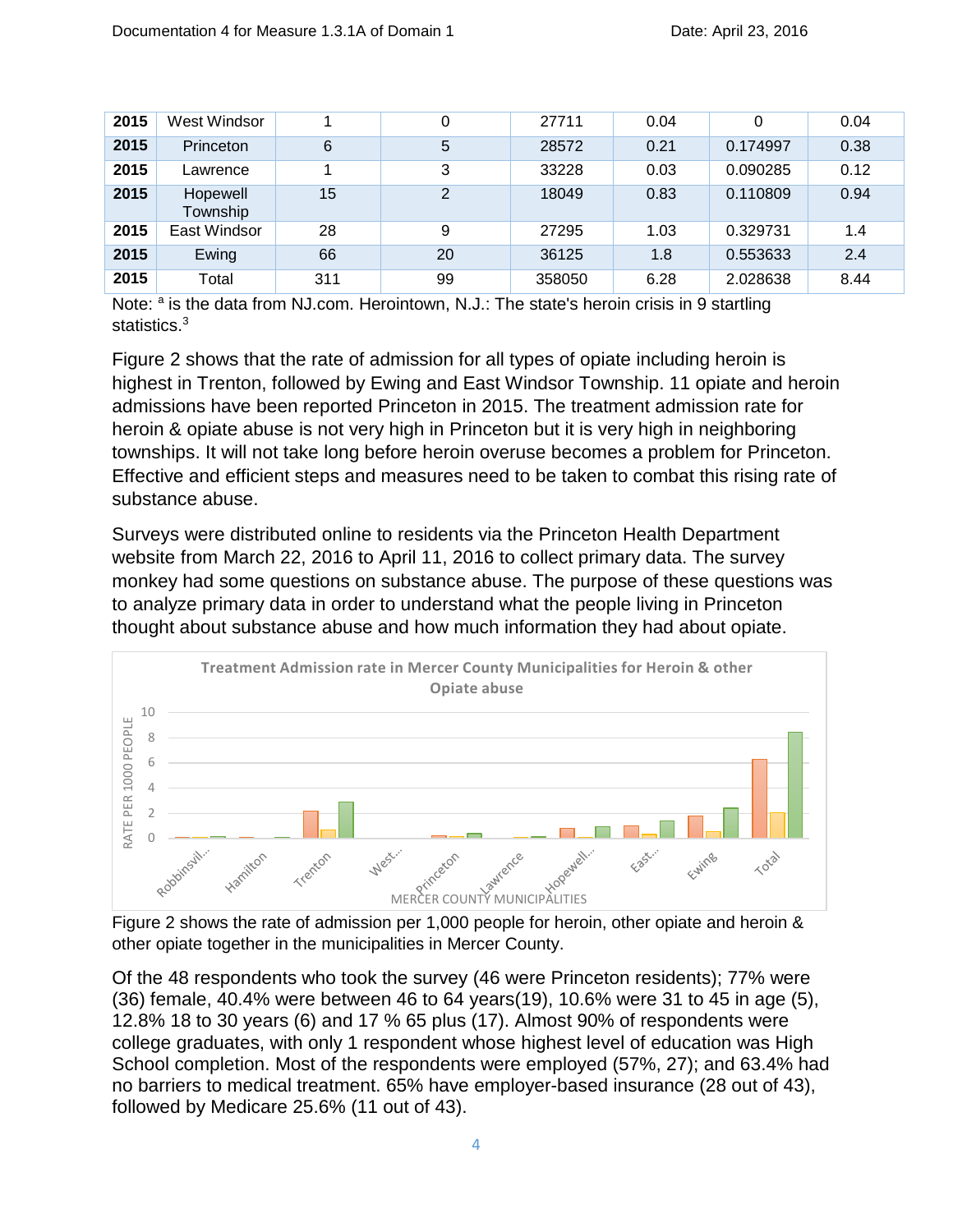

Figure 3: Survey responses to the questions on Substance Abuse

As shown in Figure 3, 40 respondents answered the question about their perceived health challenges, Only 2 (5%) respondents revealed having substance abuse problem. 9 (22%) out of the 41 respondents chose substance abuse as one of the top challenges facing their community. 3 (9%) out 32 respondents chose substance abuse services to improve their and the health of their family and neighbors. 37 respondents answered the question related with the perception that kids in their community are using illegal substance (such as alcohol and marijuana) to a greater or lesser degree than their peers in other communities. Of the 37 individuals who responded, 18.9% (7) perceive that kids are abusing drugs to a greater degree in their community than their peers; 10.8% (4) perceive to a lesser degree; 35.1% (13) think to the same degree; and 35.1% (13) did not know how to answer the question.

The survey participants are not representative of the Princeton Demographics. In Princeton, 81% of the residents have either a 4 year or higher degree and in the survey 90% of the survey takers have a 4 or more years of college education. Only 22% of the respondents think that substance abuse is a problem in the community and 18% think that kids in their community are using illegal substance to a greater degree than their peers. As an effective public health practice, it is better to act early to bring awareness among the community members about the hazards of substance abuse which is already present in the neighboring communities. Resources and education should be provided at all levels to the community members so that the residents of Princeton can make informed choices and protect themselves and their loved ones against becoming victims of substance abuse.